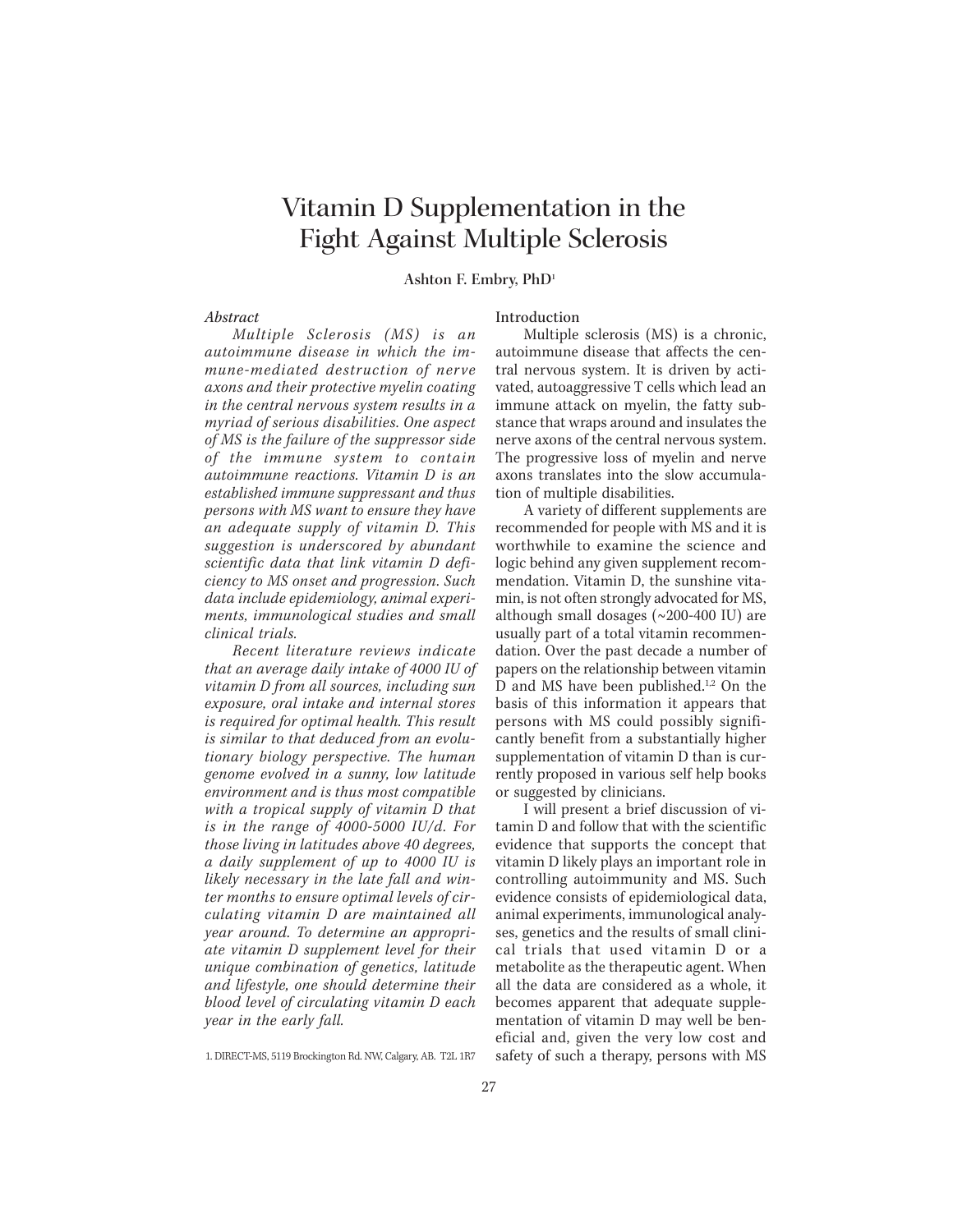might want to make sure they are receiving sufficient amounts each day.

The key questions of, how much vitamin D is needed, is this amount safe, and how can one best obtain this amount, are also addressed. Vitamin D is a fat- soluble vitamin and can be toxic in large dosages. Thus it is very important to examine current data in regards to vitamin D safety and reasonable sources of the vitamin. In the final part of the essay, vitamin D intake is examined in an evolutionary perspective and a summary on how vitamin D fits in the overall "Paleolithic Prescription" for MS concludes the article.

### Vitamin D

A detailed discussion of the chemistry of vitamin  $D^3$  is far beyond the scope of this article. A few points are worth mentioning to help one gain an appreciation of what vitamin D is, how it is activated in the body, and the role it plays in health and illness. The primary source of this nutrient is not from diet but rather from a chemical photolysis reaction in the skin. When ultraviolet B (UVB) radiation from the sun penetrates the epidermis, it is absorbed by a metabolite of cholesterol (7-dehydrocholestrol) that is then converted into vitamin D (calciferol). Notably vitamin D is biologically inert and is metabolized in the liver to produce 25(OH)D (calcidiol) that is the main form of circulating vitamin D. Although this substance is also inactive, its concentration in the blood provides a good assessment of a person's vitamin D level and the relationship of various levels of 25(OH)D to health will be discussed later. The final step in the vitamin D story is that 25(OH)D is converted to an active hormone, 1,25(OH)2D (calcitriol), in the kidneys and in other places throughout the body by the action of the enzyme 1,25 hydroxylase.

The main physiological role of vitamin D, through the actions of its metabolized hormone, calcitriol, is to regulate the amount of calcium and phosphorous in

circulation. In this way it has a major impact on bone growth or lack thereof (rickets, osteomalacia) and, when most people think of vitamin D, they think of it in this context. When calcium levels are low (usually due to insufficient vitamin D and/or calcium intake), the body activates the parathyroid gland, which produces PTH (parathyroid hormone). This hormone kick starts vitamin D hormone production in the kidneys and helps to remove calcium from the bones so that it can be used in more important functions. Thus a measurement of PTH also provides a good proxy for vitamin D levels in circulation. When adequate vitamin D is available there is generally no need for the body to produce PTH and serum levels of this hormone are negligible.

As will be discussed below, recent research has uncovered more roles for vitamin D besides calcium regulation. The most relevant of these functions is as an immune regulator and this has obvious implications for its putative role in MS and other autoimmune diseases.

## Scientific Data Relating Vitamin D to Multiple Sclerosis

Goldberg, using a variety of epidemiological data, first proposed the concept that vitamin D was an important factor in the onset and progression of MS.<sup>4,5</sup> Goldberg emphasized the conspicuous high prevalence of MS in areas that receive a relatively low amount of sunlight. The relationship between MS prevalence and sunlight had been documented earlier with a very impressive negative correlation between MS prevalence in American military personnel and hours of sunshine of their place of birth .<sup>6</sup> Goldberg4 took the next step and postulated that such a close correspondence between low sunlight and MS was due to low vitamin D production in the population. Goldberg also showed that within areas of low sunlight (e.g. Norway) differences in MS prevalence could be explained by dietary factors that affect vitamin D pro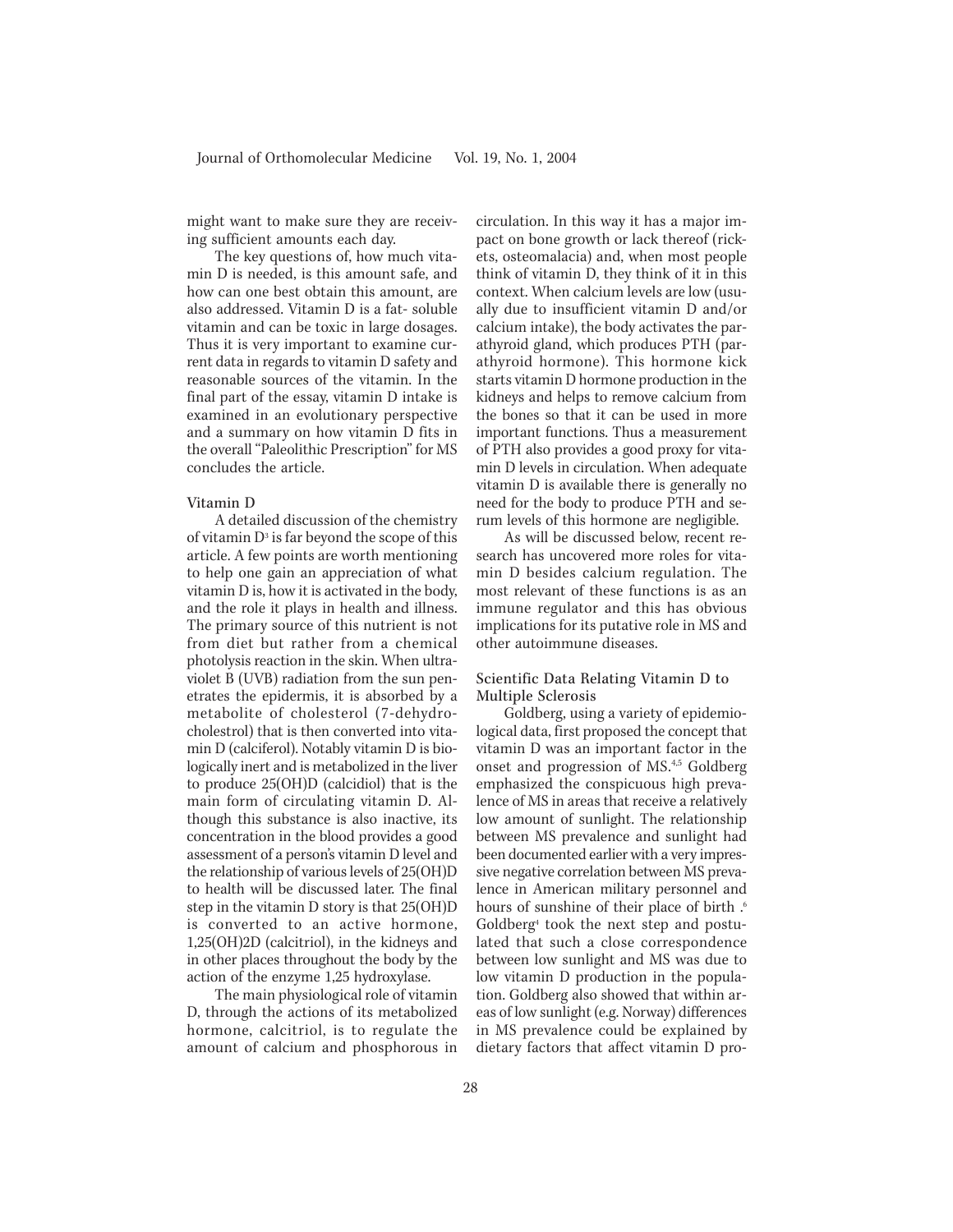duction. Such factors include the amount of fish eaten (increases vitamin D) and the amount of grains consumed (reduces vitamin D levels due to the action of phytates). To explain how vitamin D levels were related to MS, Goldberg<sup>5</sup> proposed that genetically susceptible individuals may need larger than normal amounts of vitamin D during myelin formation and that insufficient vitamin D during childhood might result in defective myelin that would be susceptible to breakdown in later life. Goldberg's ideas were completely ignored by medical researchers, although, as will be discussed later, he was able to organize a small clinical trial to test his concept.

Goldberg's innovative hypothesis that vitamin D explains the distinctive geographic variations in MS prevalence is even more attractive today than it was when first proposed 29 years ago. A recent study compared the large, unexplained variations in MS prevalence in Australia with the variations in the supply of ultraviolet radiation (UVR) (a close proxy for vitamin D supply) over the continent.7 Australia is the ideal place for such a study because population genetics as well as other potential risk factors for MS, such as infectious agents and diet, are nearly constant. The lack of a genetic effect on MS prevalence in Australia was demonstrated by a study of that showed that geographic variations in MS prevalence rates in British and Irish immigrants closely matched the variable rates in native Australians.<sup>8</sup> Importantly, Australia spans over 30 degrees of latitude, from tropical Queensland to temperate Tasmania, and thus there is a large variation in UVR supply and consequent vitamin D supply over its extent.

Over Australia there is a very strong, negative correlation between MS prevalence and UVR supply  $(R = .91).<sup>7</sup>$  Notably this correlation was superior to the correlation between malignant melanoma incidence over Australia and UVR (R =.8). Given that it is accepted that UVR is the

main causal factor in malignant melanoma, it is very difficult to escape the conclusion that UVR must also be an important factor in MS etiology. UVR most likely exerts a protective effect through the production of vitamin D. This interpretation is solidly supported by epidemiological data which show that in low sunlight areas such as Scandinavia and Canada, the only populations that have very low rates of MS despite genetic susceptibility are those which consume large quantities of fish and thus receive a "tropical" supply of vitamin D through their diet.<sup>9,10,11</sup> UVR supply has also been related to other cell-mediated autoimmune diseases such as type 1 diabetes and rheumatoid arthritis.<sup>12,13</sup>

Another significant epidemiological study which implicates vitamin D supply (through UVR supply) in MS etiology demonstrated that individuals who had the highest residential and occupational sunlight exposure had a substantially lower mortality risk from MS (odds ratio 0.24).<sup>14</sup> The beneficial effects of sunlight exposure as regards MS mortality risk were independent of country of origin, age, sex, race, and socioeconomic status. Also it has been demonstrated that the early spring nadir in vitamin D levels correlates with both the peak of MS lesion activity in German MS patients and the peak of MS disease onset in Switzerland.15

The very robust and convincing epidemiological evidence for the involvement of vitamin D in MS is matched by very diverse immunological data that also link vitamin D and MS.<sup>16,17</sup> This work began in the early 80s with the recognition that immune cells carry a receptor for the active hormone of vitamin D (1,25-(OH)2D) and that this hormone likely regulates immune functions.<sup>18</sup>

This discovery led to ongoing research efforts that continue to uncover a number of important ways in which vitamin D hormone affects the immune system.19,20 One area of research in this regard is the experimental studies with mice and rats that are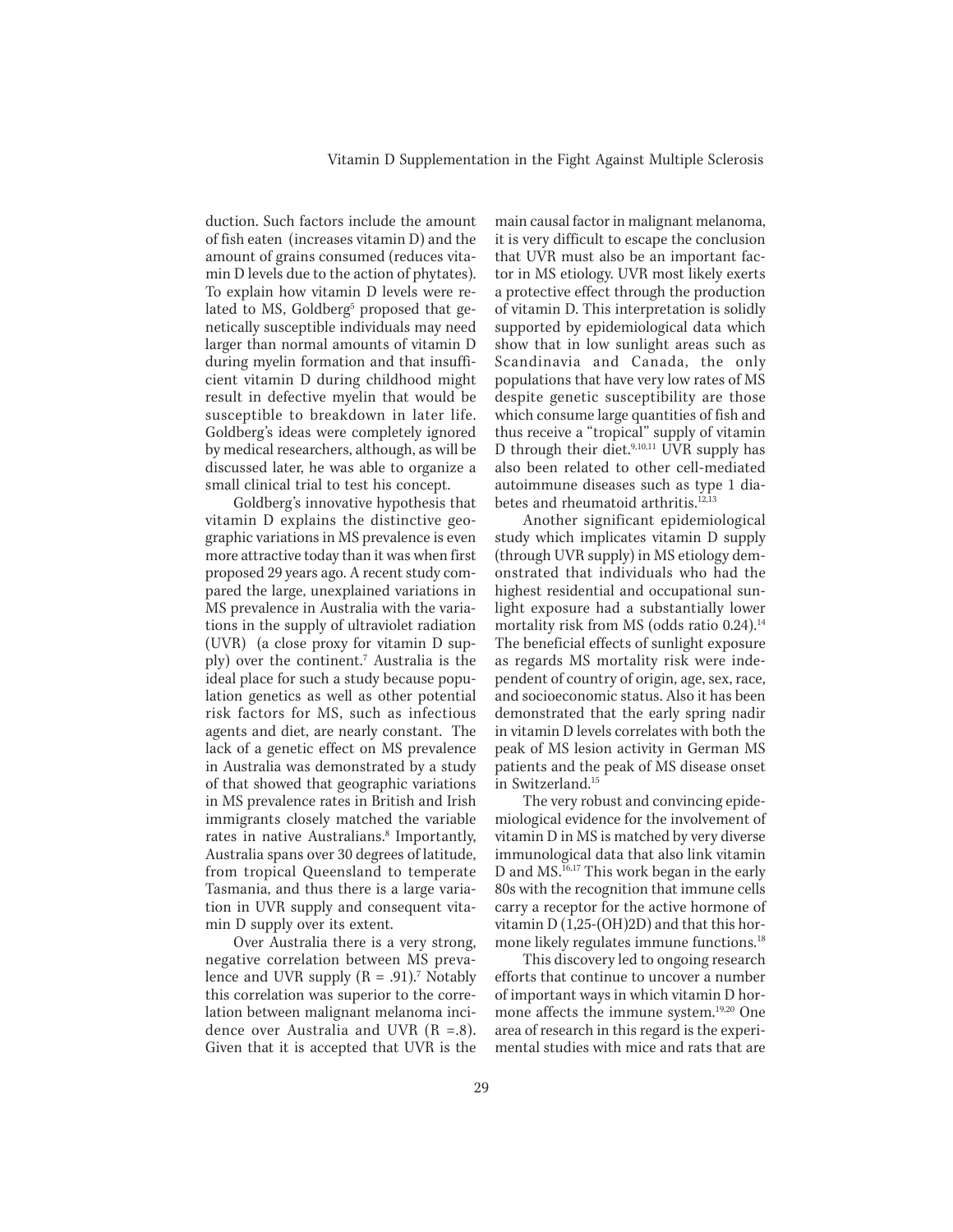genetically susceptible to animal forms of autoimmune disease such as EAE (closely resembles MS). These studies showed that injections of vitamin D hormone could protect against or arrest the animal forms of MS,  $21,22,23$  type 1 diabetes,  $24$  rheumatoid arthritis<sup>25</sup> and lupus.<sup>26</sup> Furthermore, immunological analyses done in conjunction with these experiments revealed the following immune-regulating actions for vitamin D hormone:

1) Suppresses antibody production by B cells and the proliferation of T cells in the thymus.<sup>27</sup>

2) Upregulates cytokines TGF-beta and IL-4. These proteins, which are produced by immune cells, act as suppressants of inflammatory T cells.<sup>28,29</sup>

3) Inhibits production of pro-inflammatory cytokines such as IL-1, IL-2, TNF and IFN gamma<sup>30,31</sup> which also reduces inflamammatory reactions.

4) Interferes with T helper function and inhibits the passive transfer of cellular immunity by Th in vivo $32$ 

5) Inhibits the production of NO (nitric oxide) by immune cells.<sup>33</sup> NO has been identified as one of the most destructive products of the immune system and is an important factor in demyelination.

6) Inhibits the proliferation of activated and memory T cells.<sup>34, 35</sup> Such cells are the main mediators of the inflammatory autoimmune reactions of MS.

7) Exerts immunomodulating effects in the CNS by inducing a profound downregulation of antigen expression by both infiltrating and resident antigen-presenting cells (e.g. macrophages).<sup>36</sup>

8) Inhibits the actions of antigen presenting dendritic cells.<sup>37,38</sup>

In summary, vitamin D hormone has numerous effects on the immune system and acts within the CNS. All of these effects have the combined result of significantly reducing inflammatory autoimmune reactions from occurring and they readily explain the impressive correlation between MS prevalence and vitamin D supply and why vitamin D hormone is so effective in suppressing a variety of animal autoimmune diseases including EAE (animal MS).<sup>1,16,17</sup>

Genetic data also implicate vitamin D in MS<sup>39,40</sup> although a Canadian study<sup>41</sup> did not find such an association.

Vitamin D has been used as a therapeutic agent in only a few small clinical trials. Notably Goldberg helped to organize a small trial in the early 80s.<sup>42</sup> Ten subjects took 5000 IU/day of vitamin D along with about 1000mg of Ca and 600mg of Mg for two years. The subjects acted as their own controls with the exacerbation rates during the trial compared with the subjects' historical rates of exacerbation. A notable decline in exacerbation rate was noted, although the small size of the trial makes the results equivocal. A more recent small baseline versus treatment trial using cod liver oil as a therapeutic agent also resulted in a reduced exacerbation rate (80% of participants were attack free over the two year trial period).43Larger, well-controlled trials involving MRI measurements are required to document the value of vitamin D supplementation for MS.

 The results from a small clinical trial for rheumatoid arthritis and a vitamin D metabolite over a three-month time period were positive: "Therapy showed a positive effect on disease activity in 89% of the patients (45% with complete remission and 45% with a satisfactory effect). Only two patients (11%) showed no improvement, but no new symptoms occurred."44 Also of relevance are studies which showed that high dietary vitamin D supplementation in infancy significantly reduced the risk of type 1 diabetes in later life.<sup>45,46,47</sup>

In summary, a variety of data, from epidemiology, animal experiments, immunological investigations, genetics and small clinical trials indicates that vitamin D supply is a major factor in MS etiology, most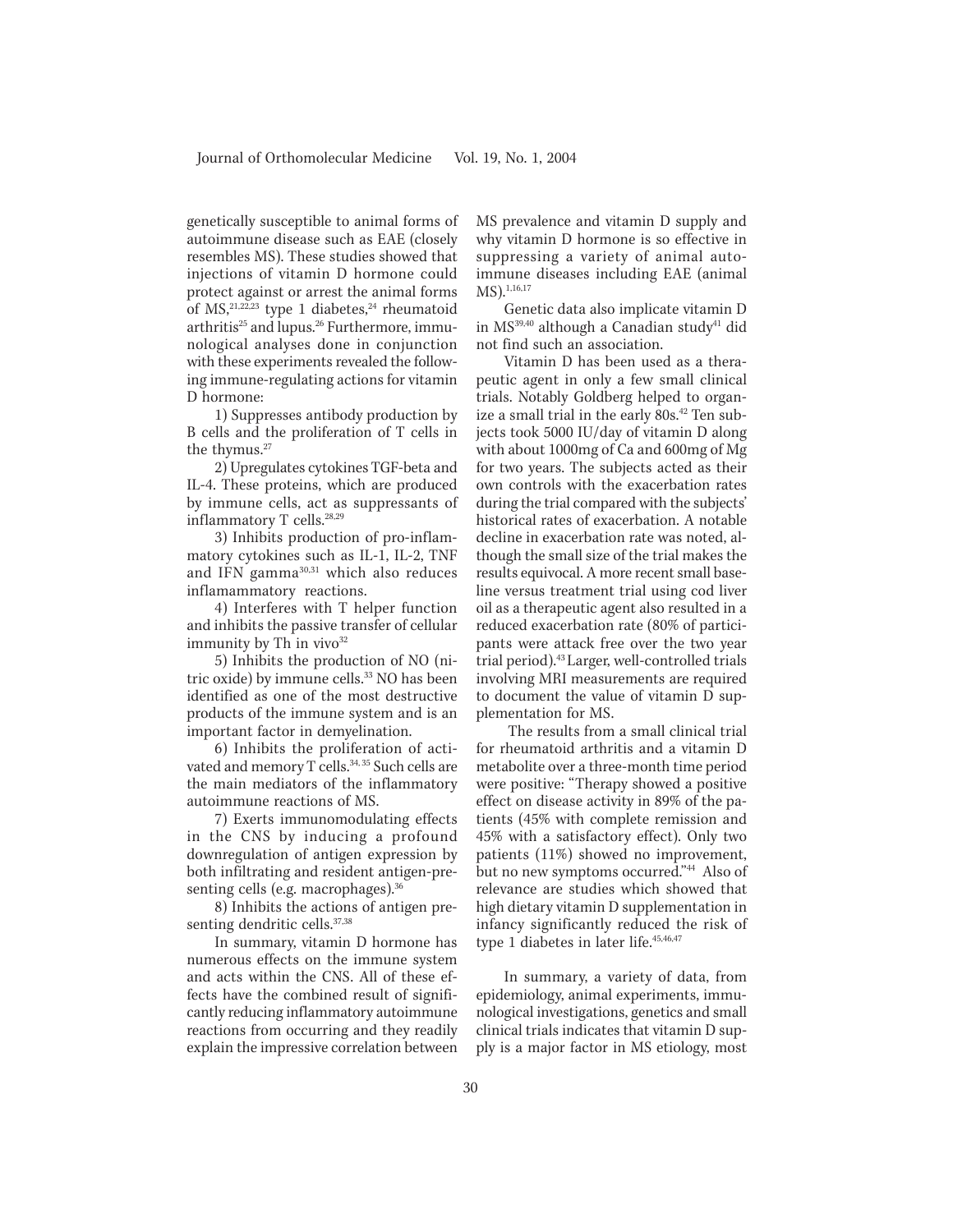likely through immune suppressant effects of vitamin D hormone. Thus its use as a supplement by persons with MS is clearly warranted and hopefully clinicians will see the need to counsel their MS patients on the importance of achieving and maintaining optimal levels of circulating vitamin D.

#### Supplementation and Safety

The above scientific data indicate that vitamin D plays a significant role in MS onset and progression and thus it seems only prudent for persons with MS to have a sufficient intake of vitamin D. In this section the questions of, how much, where to get it and is it safe, are addressed and are based on recent reviews<sup>48-51</sup> and a recent clinical trial which tested the effect and safety of daily supplementation with 4000 and  $10,000$  IU of vitamin  $D<sub>52</sub>$ 

Humans evolved for almost 4 million years under conditions of a relatively large supply of vitamin D, with a naked human in Africa likely getting at least 10,000 IU on sunny days.<sup>48</sup> Vieth<sup>48</sup> reviews all the literature on intake of vitamin D and resultant levels of 25(OH)D and PTH. The key here is it has been established that when adequate levels of 25(OH)D (an intermediate metabolite of vitamin D) are circulating there is no need for the body to produce PTH (parathyroid hormone). To achieve this, it is desirable to have 100-140 nmol/ litre of  $25(OH)D$  in circulation.<sup>48</sup> It appears a total supply of about 4000 IU of vitamin D a day is required to reach such a level of circulating vitamin D.48 This conclusion is well supported by a recent study that concluded "Healthy men seem to use 3000- 5000 IU cholecalciferol/d."52

As described earlier, the main source of vitamin D is the sun and in lower latitude climates (below 35 degrees) an average intake of 3000-4000 IU/d over a year is readily possible if an individual spends a reasonable time in the sun. However, in higher latitude, colder climates, like those of Canada, northern USA, northwest Eu-

rope and southernmost Australia, it is almost impossible to average 4000 IU a day because for four to six months of the year dermal synthesis is minimal to non-existent.<sup>53</sup> Even during the few hot summer months an individual would have to spend considerable time in the sun to achieve the required intake during that part of the year. Even those who are exposed to very high amounts of UVR during the summer through outdoor occupations and achieve optimal 25D levels at that time have much lower levels of circulating vitamin D by mid winter.<sup>54</sup>

Thus in higher latitude areas of low UVR supply, vitamin D supplements, especially during the "vitamin D winter months," are required to maintain an optimal level of 100-140 nmol/l. As Vieth<sup>48</sup> notes "From what is known now, there is no practical difference whether vitamin D is acquired from ultraviolet exposed skin or through diet." Cod liver oil, fish and vitamin D fortified foods are the usual dietary sources used to obtain vitamin D. However these sources usually supply much less than 1000 IU/day and do not have much effect on circulating vitamin D levels.52,55 One can obtain specific vitamin D3 supplements that are usually small 1000 IU pills and a bottle of 100 costs between 5 and 10 dollars. This would seem to be the most reasonable source of supplemental vitamin D. Cod liver oil is another potential source and each teaspoon usually has ~ 400 IU. One advantage of this source is that it also provides substantial omega 3 EFA that is also potentially very beneficial for MS.<sup>56</sup> If this source is used, it is important to ensure that associated vitamin A intake from the cod liver oil remains reasonable.

The amount of supplementation that is required to achieve and maintain an optimal level of circulating vitamin D will vary somewhat depending on a person's genetics, geographic location and lifestyle. If one gets lots of sun exposure in spring and summer (April to October in the northern hemisphere), then supplementation will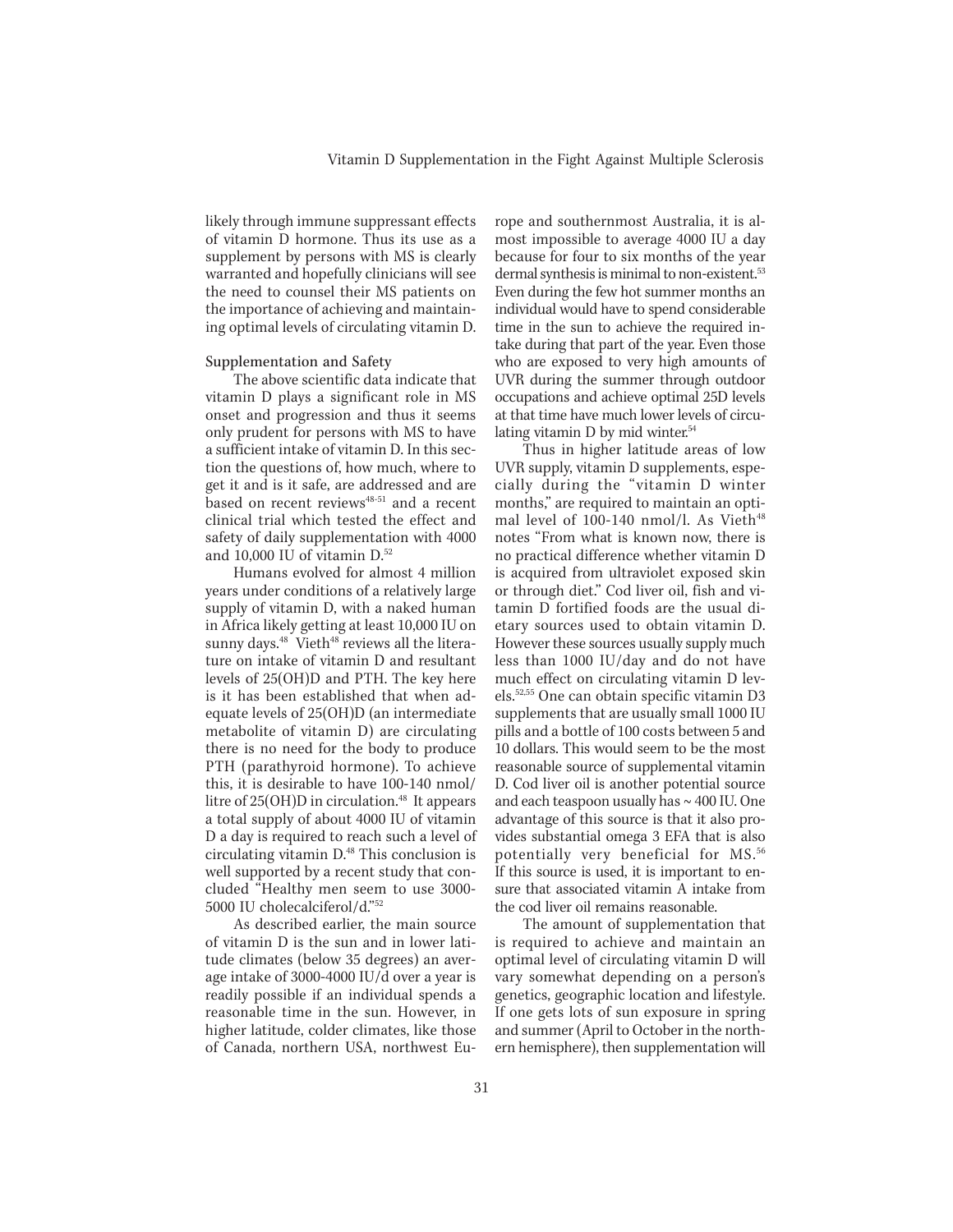only be required in late fall and winter (November through March in the northern hemisphere), if at all. It is important to realize that part of the vitamin D synthesized during the summer months is stored in tissue for later use.52 Thus, if one gets plentiful sun exposure during summer, a winter supplementation level of 1000-2000 IU will be sufficient to maintain an optimal level throughout the winter. For those who do not get a lot of sun exposure and consequent vitamin D production during spring and summer due to a high latitude (>45) location, frequent overcast skies or sun avoidance, a 1000 IU supplement during these months and a 4000 IU supplement in the late fall and winter period should allow an optimal level of circulating vitamin D to be achieved and maintained.<sup>48</sup>

Vieth<sup>48</sup> also addresses the safety issue of vitamin D at length. He suggests that the "no observed adverse effect level (NOAEL)" is at least 10,000 IU/day and at a 25(OH)D level of 220 nmol/l. The European Scientific Committee on Food sets the NOAEL at 4000 IU/d and at a level of 200 nmol/l for circulating 25(OH)D.<sup>51</sup> Vieth<sup>48</sup> interprets the lowest observed adverse effect level (LAOEL) to be 40,000 IU/day. It must be emphasized that there have only been short term (up to 6 months) trials of supplementation with relatively high vitamin D dosages of 4000 and 10000 IU52,57 and there have been no studies of possible adverse effects of long term, moderately high levels of circulating vitamin D (175-300 nmol/l). Given that almost everyone gets some vitamin D from sun exposure in summer and that a total of 3000-4000 IU is all the body uses in a day, one does not want to take supplemental dosages of 4000+ IU over an extended period of time. The combination of sun exposure and such supplementation would logically result in a yearly oversupply of vitamin D and a consequent continually rising level of circulating vitamin D that might well exceed the accepted safe limit for circulating vitamin D (200 nmol/l) within a few years.

Because it is difficult to know how much vitamin D one is receiving from the sun and because of genetic differences in vitamin D synthesis and usage, the best course of action for a person with MS is to initially use the above supplement recommendations and to arrange for a 25(OH)D test in the early fall (October in the northern hemisphere). If one's 25(OH) D level exceeds 140 nmol/l at that time, then no supplementation is needed until the situation is reassessed a year later. For those with an optimal level between 100 and 140 nmol/l, 1000-2000 IU of supplementation would be appropriate during the "vitamin D winter". For those with 25(OH)D levels below 100 nmol/l, a 4000 IU supplement level in the late fall-winter interval with a 1000 IU in the following spring and summer months would be suitable. Basically one wants to ensure that their level of circulating vitamin D rarely, if ever, falls below 80 nmol/l or rises above 175 nmol/l. This is best achieved by a yearly 25D test and, based on that result, an appropriate supplementation regimen for the next year.

It appears that adequate calcium and magnesium intake must accompany vitamin D supplementation for vitamin D to have its maximum effect.<sup>42</sup> It was recently demonstrated that calcium levels strongly affect the action of vitamin D for suppressing EAE in mice.58 Calcium intake from foods and supplements should be in the range of 800-1200 mg/day with magnesium intake being about half this.

In summary, a daily availability of vitamin D of  $\sim$  4000 IU from dermal synthesis, oral intake and internal stores is required for the attainment and maintenance of an adequate level of circulating vitamin D and consequent actions of synthesized vitamin D hormone. Vitamin D, through the actions of its metabolites and in combination with adequate calcium and magnesium, plays an important role in the suppression of autoimmune reac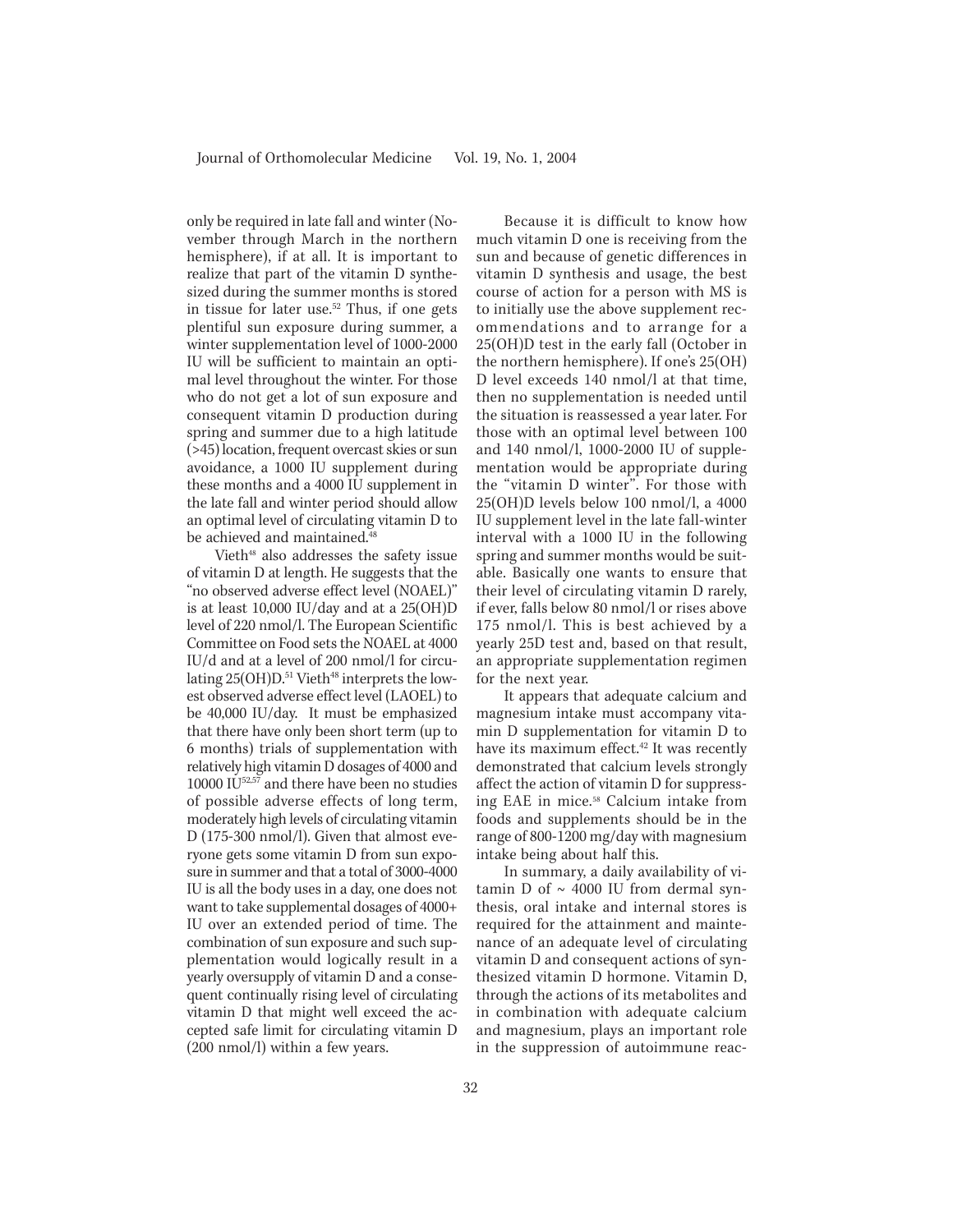tions. Thus the maintenance of an adequate supply of vitamin D is especially important for those with MS.

Vitamin D in an Evolutionary Perspective

Eaton and Konner<sup>59</sup> hypothesized that, with the advent of agriculture and the subsequent industrial and technological revolutions, consequent changes in dietary habits and major shifts in the intake of various nutrients have adversely affected human health. They suggest that these major changes are in part responsible for a myriad of "genetic-environmental" diseases including heart disease, stroke, type 2 diabetes and various forms of cancer and this concept has been extended to autoimmune diseases by Cordain.60,61 In this context it is useful to examine changes in vitamin D intake during the four million year evolution of human beings and how such changes are related to the rise of MS.

Humans lived exclusively in low latitudes and consequent hot climates throughout most of their evolutionary development and thus they experienced a relatively large intake of vitamin D from abundant UVR from sunlight. Natural selection would have ensured that the human genome became very compatible with such an intake, estimated to be in the range of 4000-6000 IU/d . This would have resulted in circulating concentrations of 25(OH)D of between 100 and 140 nmol/ litre which, as discussed above, is regarded as the range of the optimal level of circulating vitamin D. Such a concentration supplied all the vitamin D hormone required for a variety of functions including the maintenance of a strong skeletal structure and the control of autoimmune reactions induced by foreign antigens derived mainly from infectious agents. The importance of adequate vitamin D for human health is underscored by the fact that evolution produced a very simple and seemingly fail-safe method for its attainment.

As humans migrated out of Africa into temperate areas, less sun-derived vitamin D became available and daily intakes likely fell somewhat. However, because long periods were spent outside hunting and gathering, most Paleolithic people still obtained sufficient vitamin  $\overline{D}$  (3000-4000 IU/day) and readily maintained an adequate serum concentration of 25(OH)D throughout the year.

With the advent of agriculture about 8000 years ago and the ensuing population explosion, maintaining adequate levels of vitamin D and its metabolites started to become a problem for the first time in human history. Population pressures forced humans to migrate into even more hostile areas in terms of cold climates and low sunlight. They also tended to eat less fish and spend much more time out of the sun. Significantly, two of the main foods of agriculture have an adverse effect on the action of vitamin D. Grains, which are the number one food of agriculture, contain phytate or phytic acid which counters the action of vitamin D.60,62 Notably, areas where grains were grown in Norway tended to have the highest rates of MS.<sup>4</sup>

Another food introduced into the human diet by agriculture is milk. Milk may also have an adverse effect on vitamin D by affecting the vitamin D receptor on cells. Part of the bovine albumin protein of milk is a molecular mimic of the vitamin D receptor.63 Thus an immune reaction against that milk protein can potentially result in an autoimmune reaction against the vitamin D receptor. This would significantly lower the effectiveness of vitamin D hormone to bind with a variety of cells (including immune cells) and carry out its important functions.

Our modern lifestyle has only exacerbated the problem of vitamin D deficiency and large populations now inhabit low annual sunlight areas. The consumption of fish is very low in many agricultural areas where diets are completely dominated by high phytate, gluten grains and dairy prod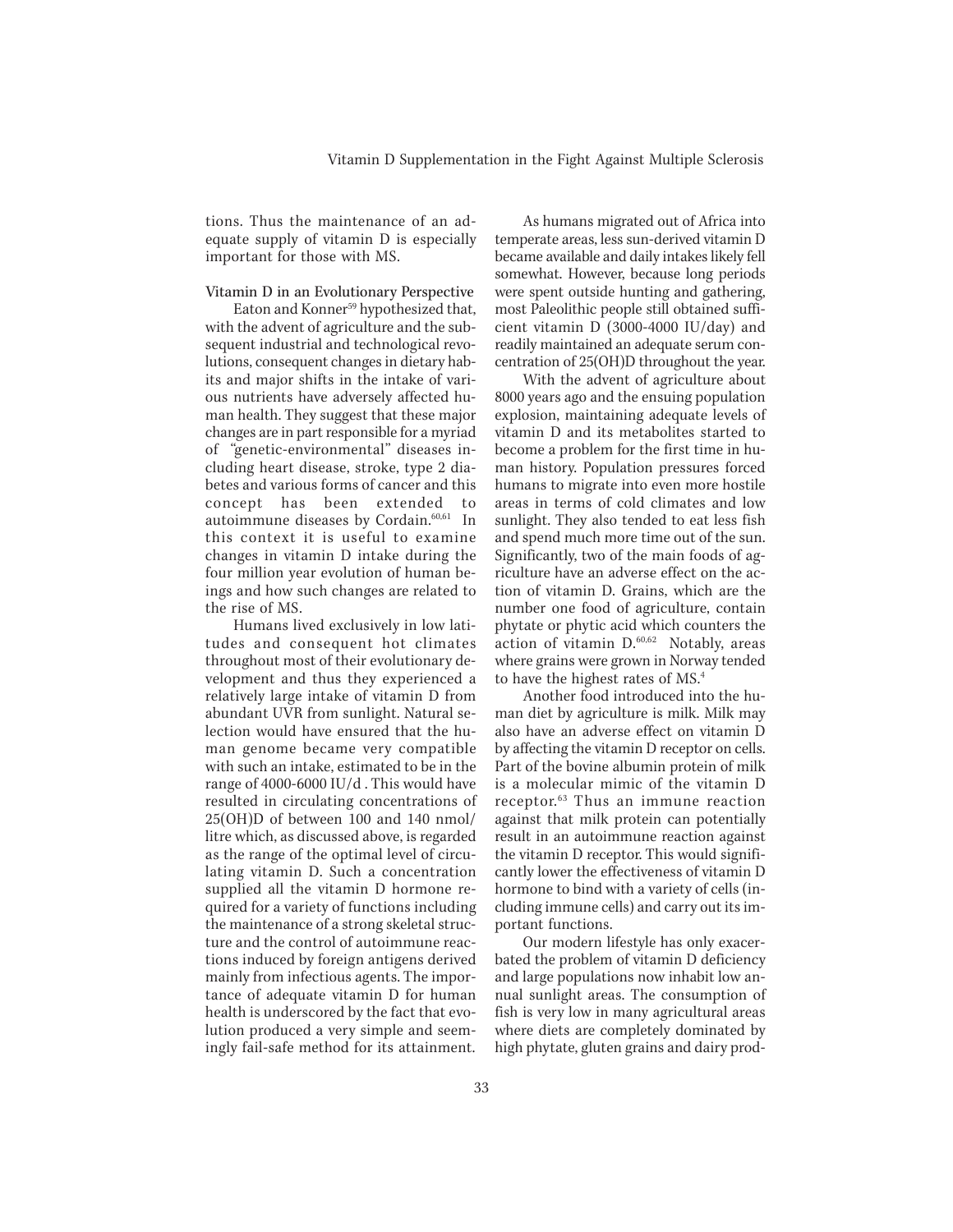ucts. A dominance of indoor jobs, fears of skin cancer and the use of sunscreens have reduced exposure to sunlight further such that, even in summer, many people do not get anywhere near the required vitamin D intake from sunlight. Thus it would appear that chronic vitamin D deficiency for much of the year (<75 nmol/litre of 25(OH)D) is a Neolithic problem for large populations which live in low sunlight climates. The cause of the problem is a variety of lifestyles factors which greatly differ from those of the Paleolithic when adequate vitamin D was readily obtained.

Notably persons with MS tend to be at the problematic end of the deficiency spectrum  $\left($  <50 nmol/l 25(OH)D). The reasons for this higher than normal deficiency is likely multifold and includes the tendency for persons with MS to spend less time outside doing various laborious or sporting activities, the use of steroidal drugs in treatment, diets with an abundance of grains and milk and no encouragement from their doctors or MS societies to take sufficient vitamin D supplements. A study of 80 persons with MS revealed a mean level of 25(OH)D of only 43 nmol/litre with a quarter of the subjects "having frank vitamin D deficiency (<25nmol/l)."<sup>64</sup> Not surprisingly the bone mineral density of most of the subjects was very low. Sadly, this study indicates that many people with MS likely do not have enough vitamin D intake to maintain their bones let alone to counter autoimmune reactions.

With both the general evolutionary perspective and the documented low levels of vitamin D in persons with MS in mind, it is worth discussing the role vitamin D plays in the overall development of MS. First of all it is important to differentiate between autoimmunity and autoimmune disease. Autoimmunity is the production of immune cells that are autoaggressive and such a phenonomen has most probably been present throughout human development. It is well established that autoaggressive im-

mune cells are produced during infections<sup>65</sup> and the reason for this is that the body must maintain a vast repertoire of immune cells to ensure protection against a huge number of pathogens. Thus the common occurrence of cross-reactive immune cells that react against both foreign and self-antigens represents an evolved compromise between maximum protection against foreign invaders and maximum protection against autoimmunity. Through the actions of the suppressor side of the immune system, evolution has also ensured that the sporadic production of autoaggressive immune cells due to random infections would not go unchecked and result in uncontrolled autoimmunity. Such runaway autoimmunity is called autoimmune disease. Thus, although autoimmunity has always been with us, autoimmune disease is likely a relatively new phenonomen in human development.

The best explanation for the recent rise in autoimmune disease is that new environmental agents have upset the delicate balance between the production and suppression of autoaggressive immune cells by both increasing autoimmune reactions and by hindering the control of such reactions. In an environment of increased autoimmune reactions and decreased suppression, autoimmunity can progress to autoimmune disease in genetically susceptible people. The profoundly different dietary regimen, which began with the adoption of agriculture, is one obvious source of such new, immunedisruptive agents. Fruits, vegetables and lean wild meats that had a low and balanced fat content dominated the Paleolithic diet. The main foods "recently" introduced by agriculture are grains (i.e. grass seed), dairy products and meat from domesticated animals that has very high saturated fat content. It would appear that proteins from various foods introduced by the Neolithic agricultural revolution (e.g. gluten, dairy, legumes) result in autoimmune reactions mainly by increasing intestinal permeability and by mimicking infectious and self-antigens.<sup>60,61,66</sup>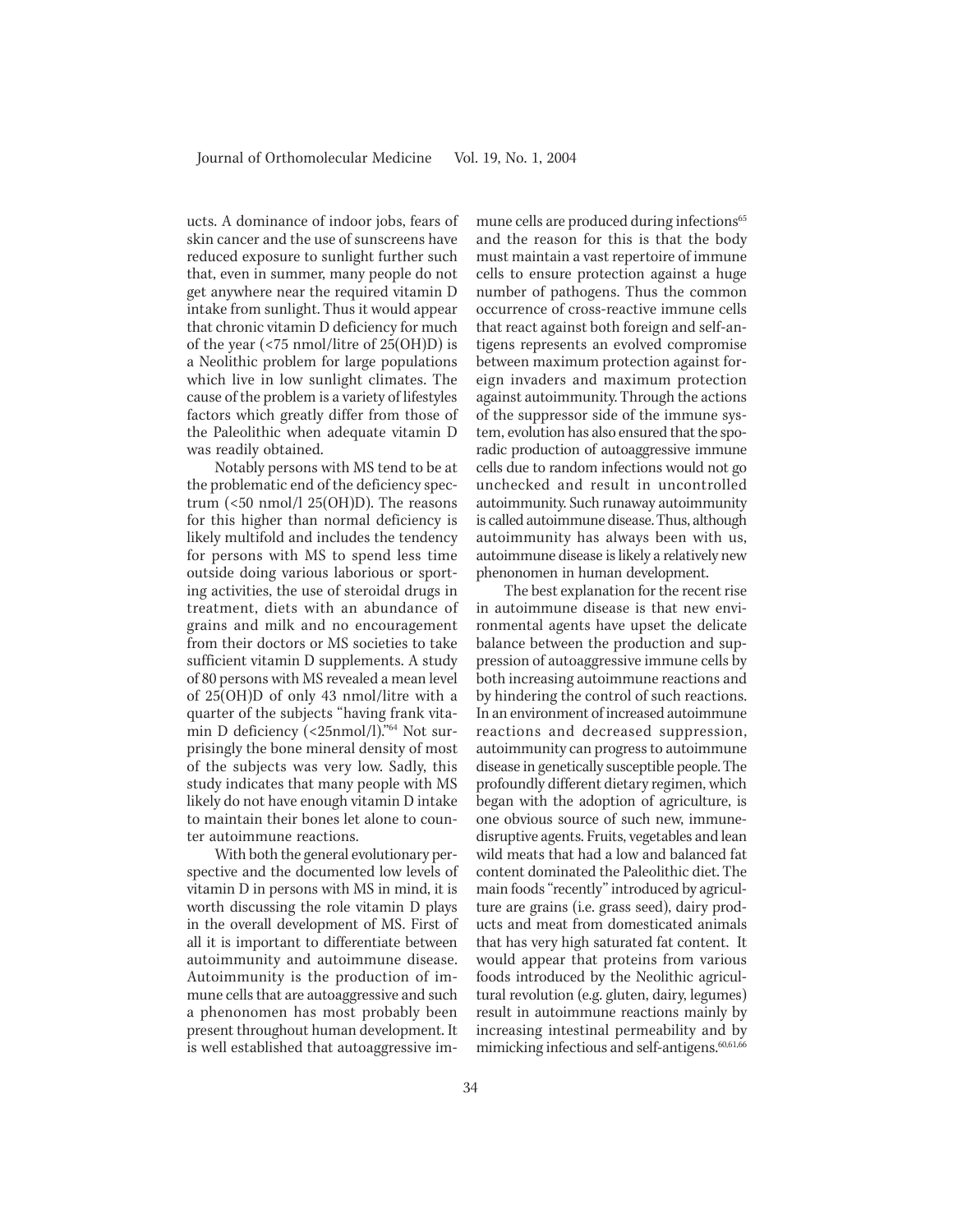Such food-driven autoimmune reactions, although of relatively low magnitude in comparison with infection-driven autoimmune reactions, occur almost on a daily basis. They have a significant cumulative effect and thus recently introduced foods are clearly suitable candidates for the agents that result in harmless autoimmunity becoming problematic autoimmune disease in genetically susceptible persons.

This increase in Neolithic dietary elements that contribute to autoimmune reactions is matched by a notable decrease during the Neolithic of nutrients that play a significant role in the suppression of autoimmune reactions. These suppressioninducing nutrients include both omega 3 essential fatty acids (fish oil)<sup>55,67</sup> and vitamin D as discussed herein. Thus the newly adopted dietary habits of agriculture promote autoimmune disease both by increasing autoimmune reactions and by blunting anti-inflammatory responses. Not surprisingly, MS and other autoimmune diseases are most common in areas where the dietary regimen contains a dominance of proinflammatory food types and a paucity of anti-inflammatory nutrients. The common deficiency of vitamin D is just one of the Neolithic nutritional factors which, in combination with the ever-present infectious agents, result in a variety of autoimmune diseases in these areas. Consequently, it is just one of a number of factors which must be reversed if one hopes to successfully combat an autoimmune disease such as multiple sclerosis.

 As discussed above, it appears the best method of reversing vitamin D deficiency is to use an appropriate supplement of vitamin D which, combined with sun exposure, will result in optimal levels of vitamin D metabolites. This in turn should result in increased suppression of autoimmune reactions precipitated by food and infectious agents and help to turn the tide against uncontrolled autoimmunity.

## Summary

An abundance of scientific evidence indicates that vitamin D deficiency is associated with MS onset and progression. Such evidence includes epidemiology which demonstrates that high prevalence rates of MS closely track areas of low intake of vitamin D. Animal experiments reveal that vitamin D hormone can suppress a variety of animal autoimmune diseases including EAE, the animal equivalent of MS. Furthermore, associated immunological studies have shown that vitamin D hormone has a number of immunomodulating functions, all of which contribute to the suppression of inflammatory autoimmune reactions. Small clinical trials have suggested that vitamin D has some efficacy in slowing autoimmune disease progression although no properly controlled trials have been conducted.

The optimal, average daily supply of vitamin D from all sources, which includes sun exposure, some foods, supplements and internal stores is about 4000 IU/d. This results in a circulation concentration of 25(OH)D ( a vitamin D metabolite) of 100- 140 nmol/l and this level is required for the proper functioning of all vitamin D-dependent systems. In colder, low sunlight areas such an intake from the sun is impossible for at least half the year and it is important to use supplements to makeup the shortfall in vitamin D supply. Currently suggested supplement levels of 200-400 IU are much too low. A daily supplement of 4000 IU of vitamin D in late fall and winter and 1000-2000 IU in spring and summer seems warranted for people who do not get a lot of exposure to sunlight in the summer months. It is important to determine one's 25(OH)D level each year in early fall to allow an appropriate supplementation regime to be established for the next 12 months. This will ensure that one's circulating vitamin D level remains optimal throughout the year and does not fall below 75 nmol/l or rise above 175 nmol/l.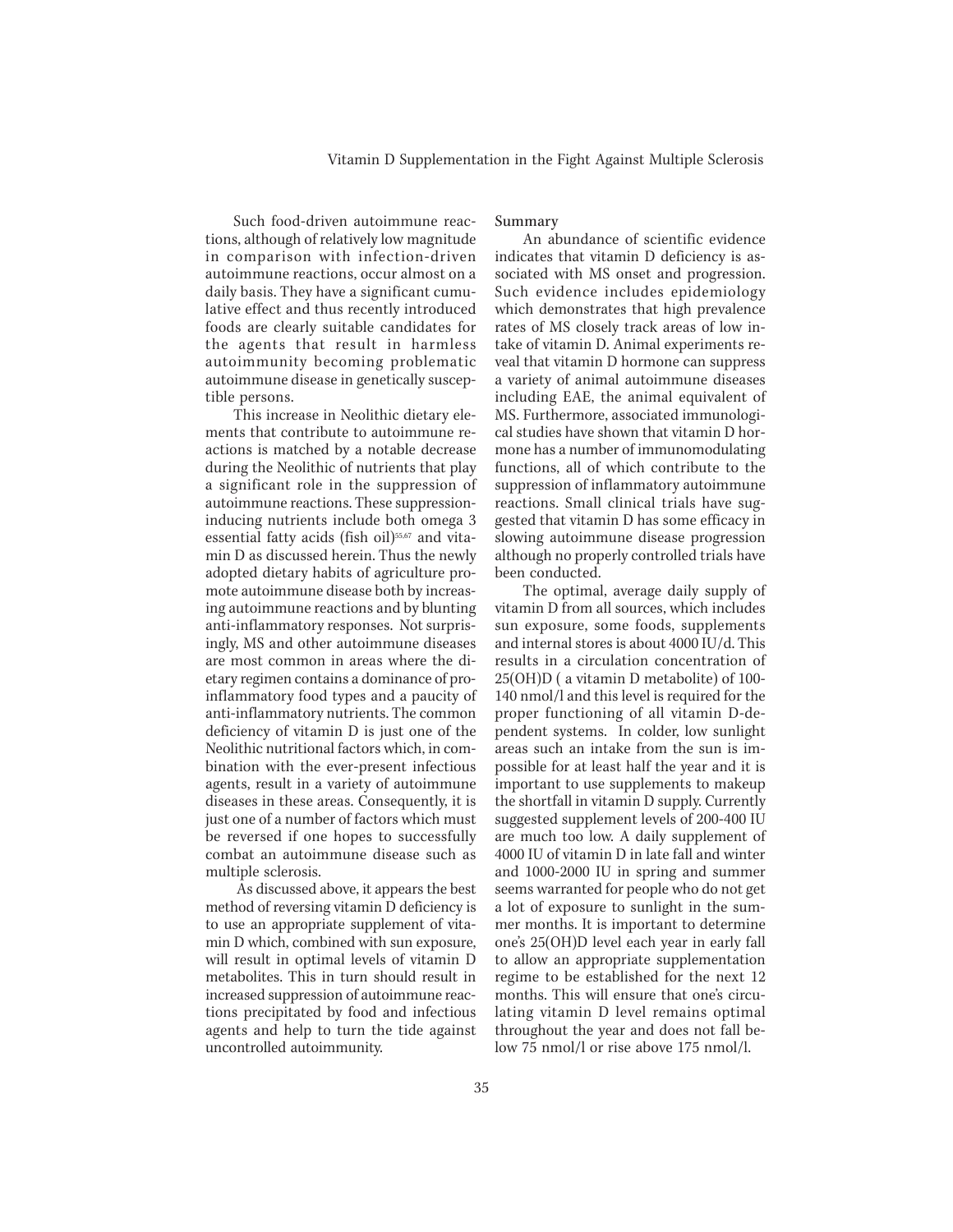Throughout most of the four million years of human development, humans had a relatively high supply of vitamin D (~4000-5000 IU/day) due to abundant sun exposure. Major environmental changes brought on by the agricultural, industrial and technological revolutions greatly reduced sun exposure and resulted in large populations in high latitude areas experiencing a subclinical and chronic vitamin D deficiency. Vitamin D deficiency is just one of the major nutrient-related factors which play a role in multiple sclerosis. Notably the dietary regimens which contain the most pro-inflammatory food types (e.g. gluten, dairy) and the least anti-inflammatory nutrients ( vitamin D, omega 3 fats) occur in areas in which MS and other autoimmune diseases are most common. To combat MS, a person must change their lifestyle with diet revision being perhaps the most useful modification. As part of this change, it is important to ensure that sufficient vitamin D (4000 IU/day) is available, through sun exposure and supplements, for the production of active vitamin D metabolites.

#### References

- 1. Hayes C, Cantorna M, DeLuca H: Vitamin D and Multiple Sclerosis. *Proc Soc. Exp Biol. Med,* 1997; 216: 21-27.
- 2. Hayes C: Vitamin D: a natural inhibitor of multiple sclerosis. Proc Nutr Soc, 2000; 45: 531-535.
- 3. DeLuca H, Zierold C: Mechanisms and functions of vitamin D. *Nutr Rev,* 1998; 56: S4-S9.
- 4. Goldberg P: Multiple Sclerosis: vitamin D and calcium as environmental determinants of prevalence. Part 1: Sunlight, dietary factors and epidemiology. *Intl J Environ Studies,* 1974; 6: 19-27.
- 5. Goldberg P: Multiple Sclerosis: vitamin D and calcium as environmental determinants of prevalence. Part 2: Biochemical and genetic factors. *Intl J Environ Studies,* 1974; 6: 121-129.
- 6. Acheson E, Bachrach C, Wright F: Some comments on the relationship between the distribution of multiple sclerosis to latitude, solar radiation and other variables. *Acta Psychiat (Scand),* 1960; 35 (Suppl. 147): 132-147.
- 7. Van der Mei IA, Ponsonby AL, Blizzard L, et al: Regional variation in multiple sclerosis prevalence in Australia and its association with am-

bient ultraviolet radiation. *Neuroepidemiology,* 2001; 20: 168-174.

- 8. Hammond SR, English DR, McLeod JG: The agerange of risk of developing multiple sclerosis: evidence from a migrant population in Australia. *Brain,* 2000;123: 968-974.
- 9. Swank RL, Lerstad O, Strom A, et al: Multiple Sclerosis in rural Norway: Its geographic and occupational incidence in relation to nutrition. *NEJM,* 1952; 246: 721-728.
- 10. Westlund K: Distribution and mortality time trend of multiple sclerosis and some other diseases in Norway. *Acta Neurol Scand,* 1970; 46: 455-483.
- 11. Pryse-Phillips WE: The incidence and prevalence of multiple sclerosis in Newfoundland and Labrador, 1960-1984. *Ann Neurol,* 1986; 20: 323-328.
- 12. Ponsonby AL, McMichael A, van der Mei I: Ultraviolet radiation and autoimmune disease: insights from epidemiological research. *Toxicology,* 2002; 181-182: 71-78.
- 13. Staples JA, Ponsonby AL, Lim LL, et al: Ecologic analysis of some immune-related disorders, including type 1 diabetes, in Australia: latitude, regional ultraviolet radiation, and disease prevalence. *Environ Health Perspect,* 2003;111: 518-23.
- 14. Freedman DM, Dosemeci M, Alavanja MC: Mortality from multiple sclerosis and exposure to residential and occupational solar radiation: a case-control study based on death certificates. *Occup Environ Med,* 2000; 57: 418-421.
- 15. Embry AF, Snowdon LR, Vieth R: Vitamin D and seasonal fluctuations of gadolinium-enhancing magnetic resonance imaging lesions in multiple sclerosis. *Ann Neurol,* 2000; 48: 271-272.
- 16. Garcion E, Wion-Barbot N, Montero-Menei CN, et al: New clues about vitamin D functions in the nervous system. *Trends Endocrinol Metab,* 2002;13: 100-105.
- 17. Hayes CE, Nashold FE, Spach KM, et al: The immunological functions of the vitamin D endocrine system. *Cell Mol Biol,* 2003; 49: 277-300.
- 18. Bhalla AK, Amento EP, Clemens TL, et al: Specific high-affinity receptors for 1,25 dihydroxyvitamin D3 in human peripheral blood mononuclear cells: presence in monocytes and induction in T lymphocytes following activation. *J Clin Endocrinol Metab,* 1983; 57: 1308-1311.
- 19. Deluca HF, Cantorna MT: Vitamin D: its role and uses in immunology. *FASEB J,* 2001; 15: 2579-2585.
- 20. van Etten E, Decallonne B, Mathieu C: 1,25 dihydroxycholecalciferol: endocrinology meets the immune system. *Proc Nutr Soc,* 2002; 61: 375-380.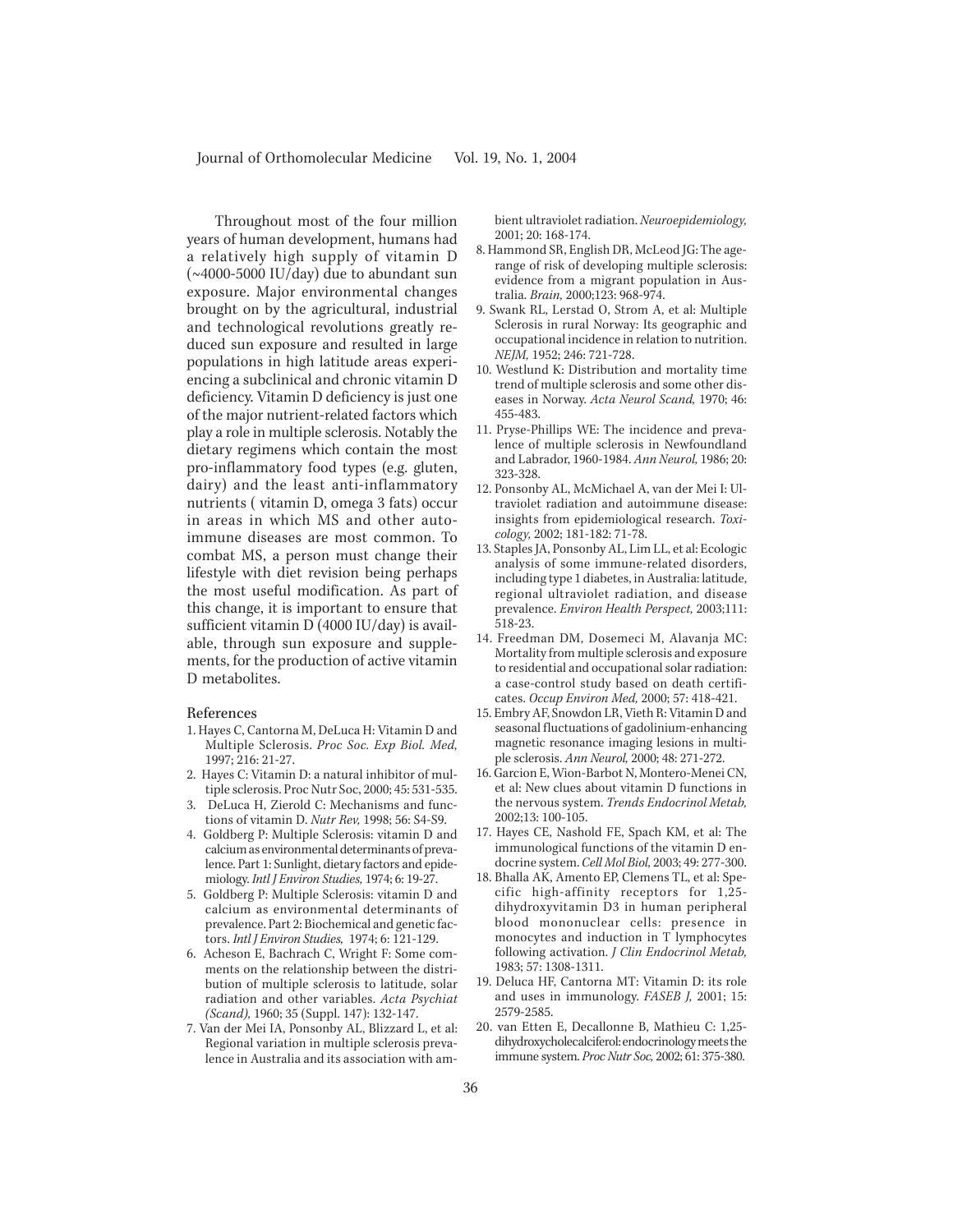- 21. Lemire J, Archer D: 1,25-dehydroxyvitamin D3 prevents the in vivo induction of murine experimental autoimmune encephalomyelitis. *J Clin Invest,* 1991; 87: 1103-1107.
- 22. Cantorna M, Hayes C, DeLuca H: 1,25- Dihydroxyvitamin D3 reversibly blocks the progression of relapsing encephalomyelitis, a model of multiple sclerosis. *Proc Natl Acad Sci,* 1996; 93: 7861-7864.
- 23. Garcion E, Sindji L, Nataf S, et al: Treatment of experimental autoimmune encephalomyelitis in rat by 1,25-dihydroxyvitamin D3 leads to early effects within the central nervous system. *Acta Neuropathol* (Berl), 2003; 105: 438-448.
- 24. Mathieu C, Laureys J, Waer M, et al: Prevention of autoimmune diabetes in NOD mice by dihydroxyvitamin D3. *Diabetology,* 1994; 37: 552-558.
- 25. Cantorna M, Hayes C, DeLuca, H: 1,25- Dihydroxycholecalciferol inhibits the progression of arthritis in murine models of human arthritis. *J Nutr,* 1998; 128: 68-72.
- 26. Lemire J, Ince A, Takashima, M: 1,25 dihydroxyvitamin D3 attenuates the expression of experimental murine lupus of MRL/l mice. *Autoimmunity,* 1992; 12: 143-148.
- 27. Yang S, Smith C, DeLuca H: 1 alpha, 25 dihydroxyvitamin D3 and 19-nor-1 alpha, 25 dihydroxyvitamin D2 suppress immunoglobulin production and thymic lymphocyte proliferation in vivo. *Biochem Biophys Acta,* 1993; 1158: 279-286.
- 28. Cantorna MT, Woodward WD, Hayes CE, et al: 1,25-Dihydroxyvitamin D3 is a positive regulator for the two anti-encephalitogenic cytokines TGF beta 1 and IL-4. *J Immunology,* 1998; 160: 5314-5319.
- 29. Mahon BD, Wittke A, Weaver V, et al: The targets of vitamin D depend on the differentiation and activation status of CD4 positive T cells. *J Cell Biochem,* 2003; 89: 922-932.
- 30. Muller K, Bendtzen K: Inhibition of human T lymphocyte proliferation and cytokine production by 1,25-dihydroxyvitamin D3. Different effects on CD45RA+ and CD45RO+ cells. *Autoimmunity,* 1992; 14: 37-43.
- 31. Bemiss CJ, Mahon BD, Henry A, et al: Interleukin-2 is one of the targets of 1,25 dihydroxyvitamin D3 in the immune system. *Arch Biochem Biophys,* 2002; 402: 249-54.
- 32. Thomasset M: Vitamin D and the Immune System. *Pathol Biol* (Paris), 1994; 42: 163-172.
- 33. Garcion E, Nataf S, Berod A, et al: 1,25- Dihydroxyvitamin D3 inhibits the expression of inducible nitric oxide synthase in rat central nervous system during experimental allergic encephalomyelitis. *Brain Res Mol Brain Res,*

1997; 45: 255-267.

- 34. Muller K, Bendtzen K: 1,25-dihydroxyvitamin D3 as a natural regulator of human immune functions. *J Investig Dermatol,* Symp. Proc, 1996; 1: 68-71.
- 35. Nashold FE, Hoag KA, Goverman J, et al: Rag-1-dependent cells are necessary for 1,25 dihydroxyvitamin D(3) prevention of experimental autoimmune encephalomyelitis. *J Neuroimmunol,* 2001; 119: 16-29.
- 36. Nataf S, Garcion E, Darcy F, et al: 1,25 dihydroxyvitamin D3 exerts regional effects in the central nervous system during experimental allergic encephalomyelitis. *J Neuro Exper Neurol,* 1996; 55: 904-914.
- 37. Penna G, Adorini L: 1 Alpha,25 dihydroxyvitamin D3 inhibits differentiation, maturation, activation, and survival of dendritic cells leading to impaired alloreactive T cell activation. *J Immunol,* 2000; 164: 2405-2411.
- 38. Adorini L: Immunomodulatory effects of vitamin D receptor ligands in autoimmune diseases. *Int Immunopharmacol,* 2002; 2: 1017-1028.
- 39. Haegert DG, Swift FV, Benedikz J: Evidence for a complex role of HLA class II genotypes in susceptibility to multiple sclerosis in Iceland. Neurology, 1996; 46: 1107-1111.
- 40. Fukazawa T, Yabe I, Kikuchi S, et al: Association of vitamin D receptor gene polymorphism with multiple sclerosis in Japanese. *J Neurol Sci,* 1999; 166: 47-52.
- 41. Steckley JL, Dyment DA, Sadovnick AD, et al: Genetic analysis of vitamin D related genes in Canadian multiple sclerosis patients. Canadian Collaborative Study Group. *Neurology,* 2000; 54: 729-732.
- 42. Goldberg P, Fleming M, Picard E: Multiple Sclerosis: Decreased relapse rate through dietary supplementation with calcium, magnesium and vitamin D. *Medical Hypotheses,* 1986; 21: 193-200.
- 43. Nordvik I, Myhr KM, Nyland H, et al: Effect of dietary advice and n-3 supplementation in newly diagnosed MS patients. *Acta Neurol Scand,* 2000; 102: 143-149.
- 44. Andjelkovic Z, Vojinovic J, Pejnovic N, et al: Disease modifying and immunomodulatory effects of high dose 1alpha (OH) D3 in rheumatoid arthritis patients. *Clin Exp Rheumatol,* 1999; 17: 453-456.
- 45. EURODIAB Study Group: Vitamin D supplement in early childhood and risk for type 1 (insulin-dependent) diabetes mellitus. *Diabetology,* 1999; 42: 51-54.
- 46. Hypponen E, Laara E, Reunanen A, et al: Intake of vitamin D and risk of type 1 diabetes: a birthcohort study. *Lancet,* 2001; 358: 1500-1503.